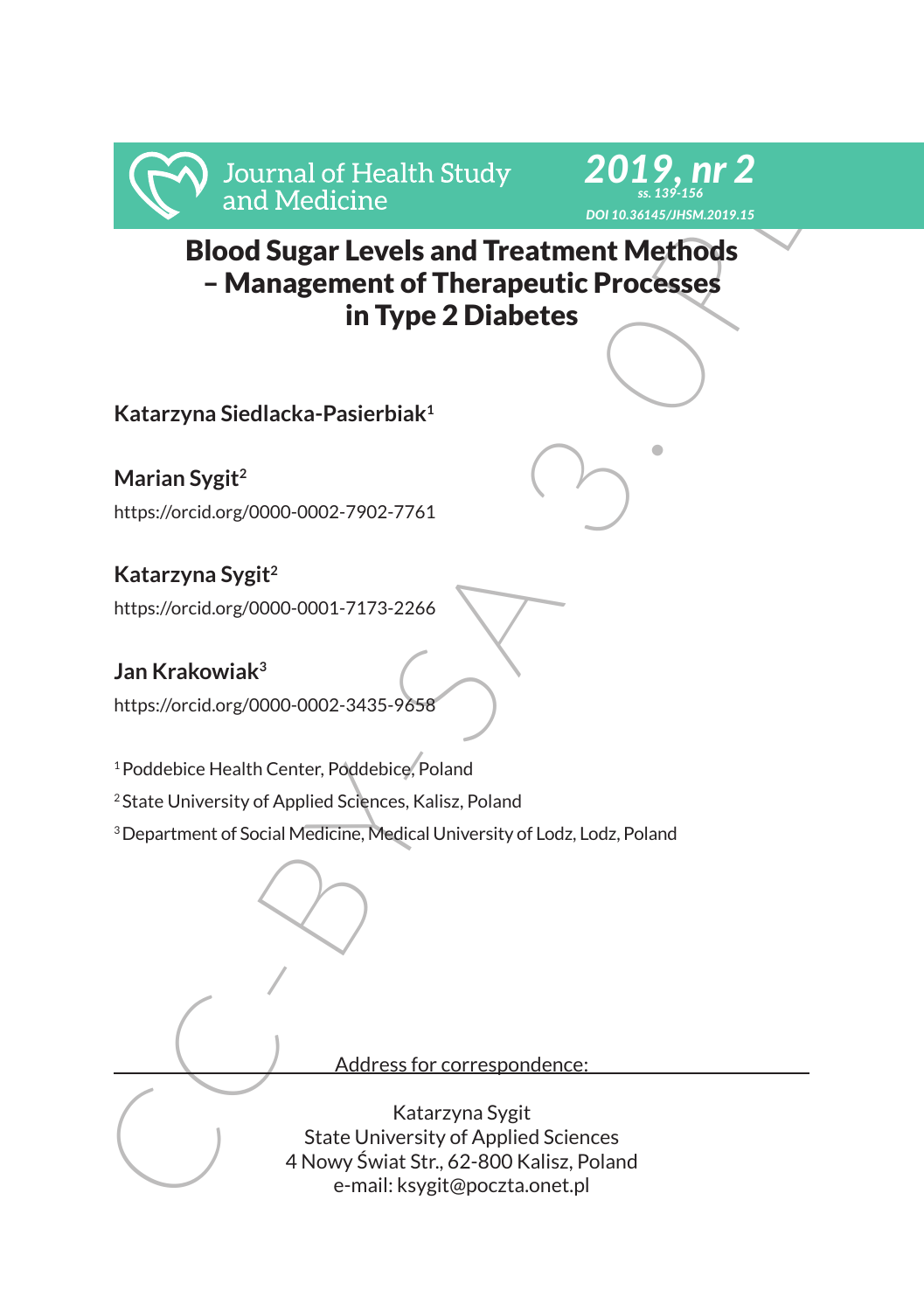### *Abstract*

*Introduction: Over the past few decades we have seen an increase in the incidence of type 2 diabetes in Poland and around the world. Fighting this disease is one of the main tasks of medicine in the 21st century.*

Aim: The aim of this study was to describe the impact on the blood sugar le*vel: physical activity, diabetes and antidiabetic drugs and other medicines and what is the ranking of these factors – in order to seek "new procedures" in the fight against diabetes.* 

*Material and methods: The study concerned the period from 2012 to 2017, in which the impact of specific procedures used in the treatment of type 2 diabetes was analyzed through systematic daily testing of blood sugar levels, and the study of glycosylated hemoglobin levels.*

**Introduction:** Over the past few decades we have seen an increase in the incidence of type 2 diabetes in Poland and around the world. Fighting this disease is one of the main tasks of medicine in the 21st century.<br>
Aim: *Results: It was found that systematic measurements of sugar levels are important information for the patient about the proper health behavior of a person suffering from type 2 diabetes. A multivariant (comprehensive) treatment is the most effective method of lowering blood sugar levels. It was indicated that in the fight against type 2 diabetes, it is not enough to have an antidiabetic diet, only antidiabetic drugs or only physical activity.*

*There has been a positive influence of the use of probiotics and vitamins in lowering the blood sugar level not described in the literature so far.*

*Conclusions: The need to search for epigenetic factors determining the prevalence of type 2 diabetes was emphasized, with particular attention to the role of probiotics and vitamins.*

*Key words: prevention, treatment, diabetes, blood sugar, glycosylated haemoglobin level*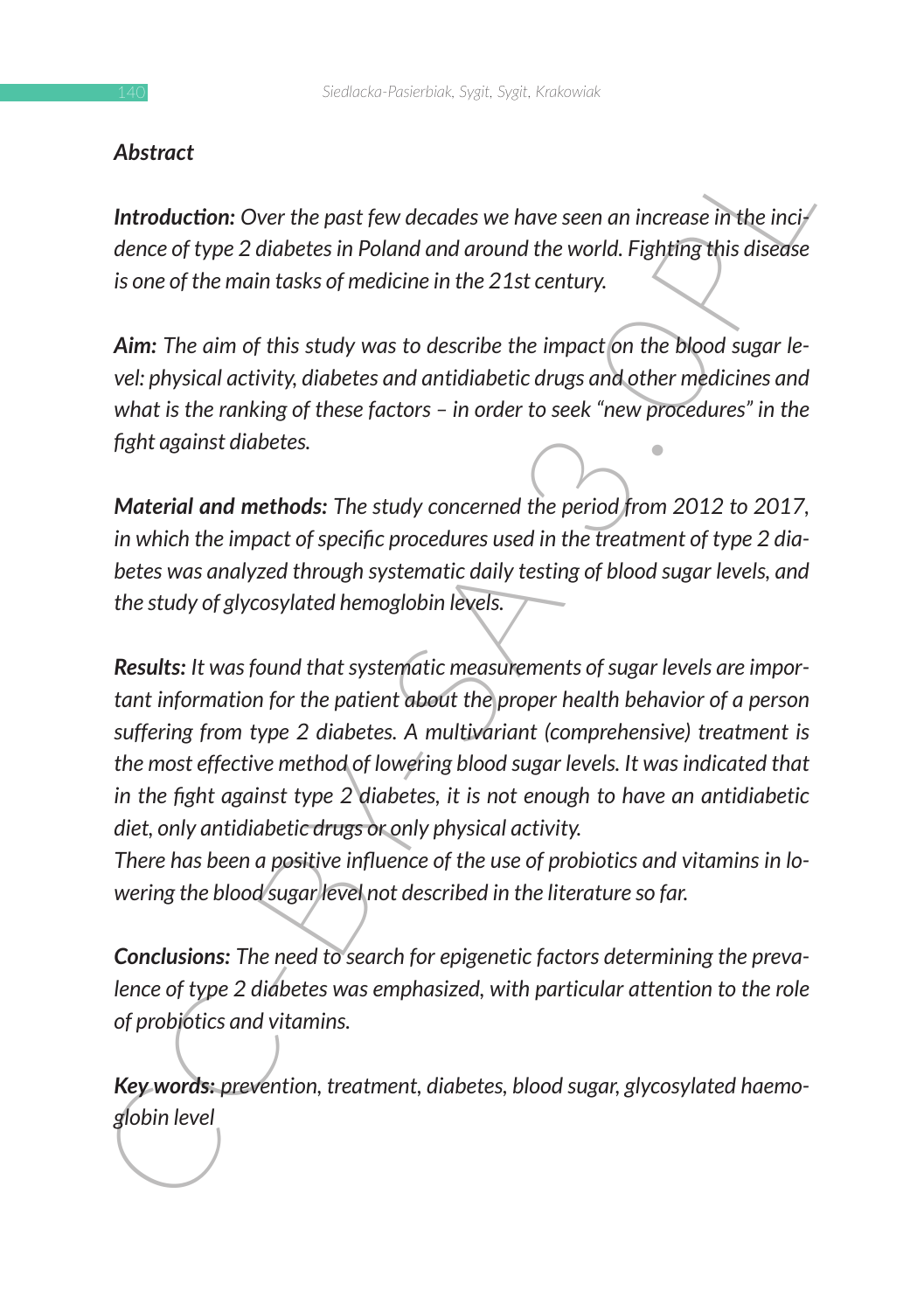#### **Introduction**

Involution<br>Over the few past decades there has been a true explosion in the incidence of type 2 diabetes. Many specialists claim that fighting diabetes is one<br>of the main goals of medicine in the 2<sup>2</sup> rentury. Due to the Over the few past decades there has been a true explosion in the incidence of type 2 diabetes. Many specialists claim that fighting diabetes is one of the main goals of medicine in the 21<sup>st</sup> century. Due to the rapid increase in its incidence, it is justified to use the term "epidemic" in relation to type 2 diabetes – despite the fact that it is not a contagious disease. It is believed that the rapid increase in incidence of diabetes is related to the lifestyle of people around the world, associated mainly with a decrease in physical activity and an inappropriate, too caloric diet [1, 2, 3, 4, 5, 6]. Currently, 68% of US citizens are classified as obese or overweight [5, 6]. According to WHO, over 220 million people suffer from type 2 diabetes. In 2004, type 2 diabetes was the cause of 3.4 million deaths and the number of annual deaths caused by diabetes is expected to double by 2030 [6].

The epidemic of diabetes is expensive for both individuals and healthcare systems in individual countries. According to WHO, China alone will lose 558 billion dollars between 2006 and 2015 due to diabetes and its complications [5]. According to Centers for Disease Control and Prevention (CDC), 25.8 million people in the USA (or 8.3% of the total population) suffer from diabetes, while only 18.8 million are diagnosed. More than 79 million US citizens were diagnosed with pre-diabetes condition, and in 2010 alone 1.9 million new cases of diabetes were diagnosed [7].

Type 2 diabetes is a progressive disease. Initially, slight disturbances in the homoeostasis of energy metabolism trigger the mechanism of the vicious circle, which results in the development of the disease and its accompanying complications, leading to a significant reduction in the quality of life, disability and death. Due to the availability of blood glucose lowering drugs and numerous insulin formulations, the aforementioned acute complications of diabetes are not the main cause of mortality for those suffering from the disease. The main causes are: late complications in blood vessels (micro- and macroangiopathies), which may cause limb amputation, heart attack and stroke. Patient treatment is therefore focused on stopping the development of late complications; the search for an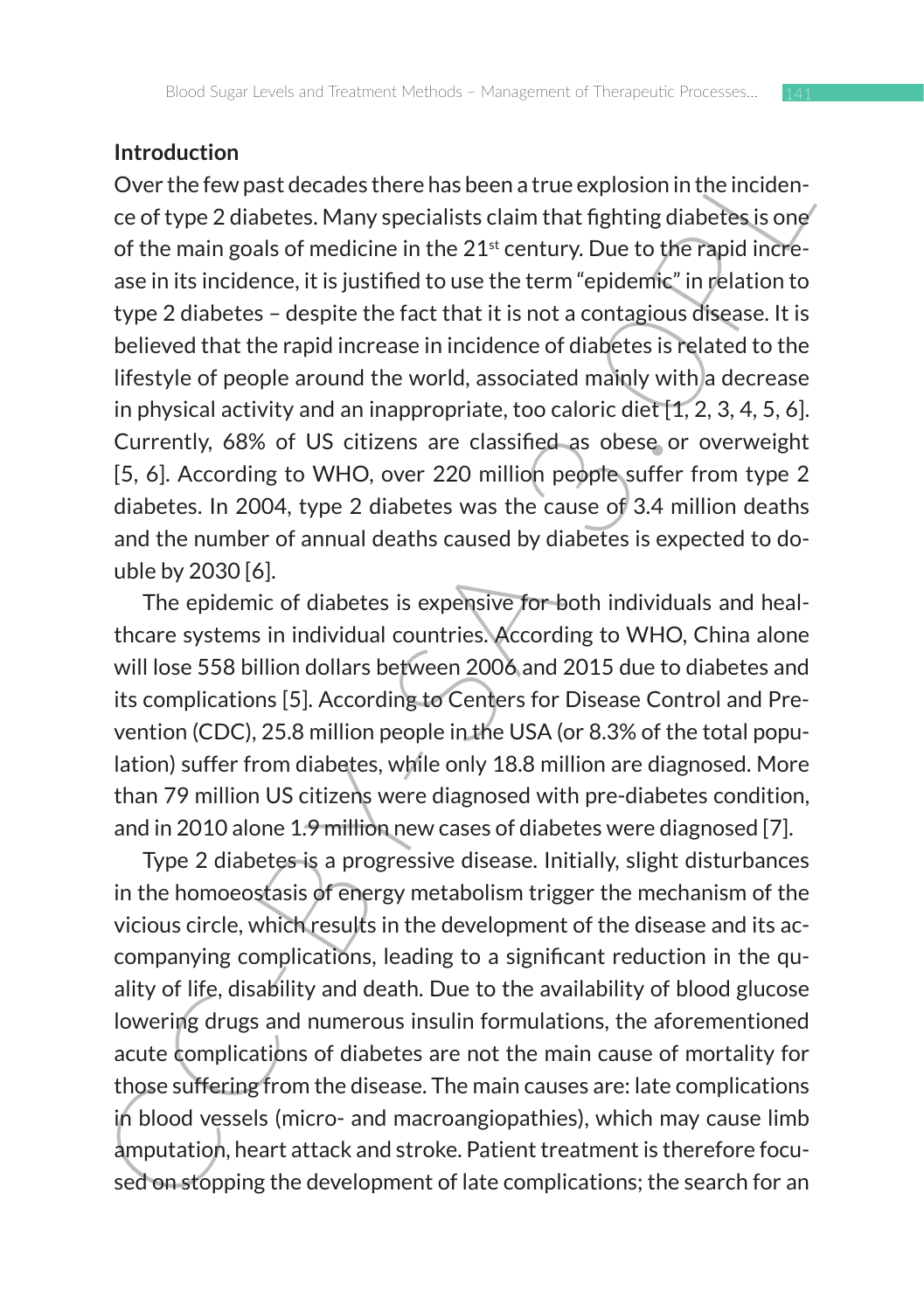effective method to stop the development of this disease is ongoing [8, 9, 10, 11, 12].

In patients with diabetes, the risk of heart attack and stroke is 2 to 4 times higher than in healthy individuals [13].

encure mention to stop the development or this disease is ongoing (o, 7,<br>10, 11, 12].<br>
In patients with diabetes, the risk of heart attack and stroke-is 2 to<br>
dimension the althy individuals 113].<br>
Numerous research result Numerous research results indicate a positive effect of physical activity and diabetic diet on the course of the disease [6, 14, 15, 16, 17, 18]. New anti-diabetic drugs are being constantly created and introduced; however, they are expensive and not all of them are refunded, which is a big limitation of their use.

The diabetic prevention – including maintaining normal body mass and appropriate, systematically undertaken physical activity and diet is promising, but it is not sufficiently common, and its principles are not always observed by patients [19, 20, 21, 22].

The life of a patient with diabetes – especially the insulin therapy – is extremely tedious and disruptive –88yg d and it lowers the quality of life. Actions are being taken to search for more effective drugs, but also for other methods of combating the disease, both in terms of prevention and treatment.

This paper presents the results of long-term studies (observations) of various therapeutic procedures and their effect on the level of sugar in the blood serum. An important premise for conducting an analysis of daily tests was the fact that some significant correlations between blood sugar levels and treatment procedures were noticed.

# **The aim of the study**

The aim of this study was to describe the effect of various therapeutic procedures on sugar levels in blood serum.

# *Research hypotheses*

Based on our own (authors') observations and information obtained from patients treated for diabetes, it was assumed that various types of standard treatment may be helpful in treating type 2 diabetes.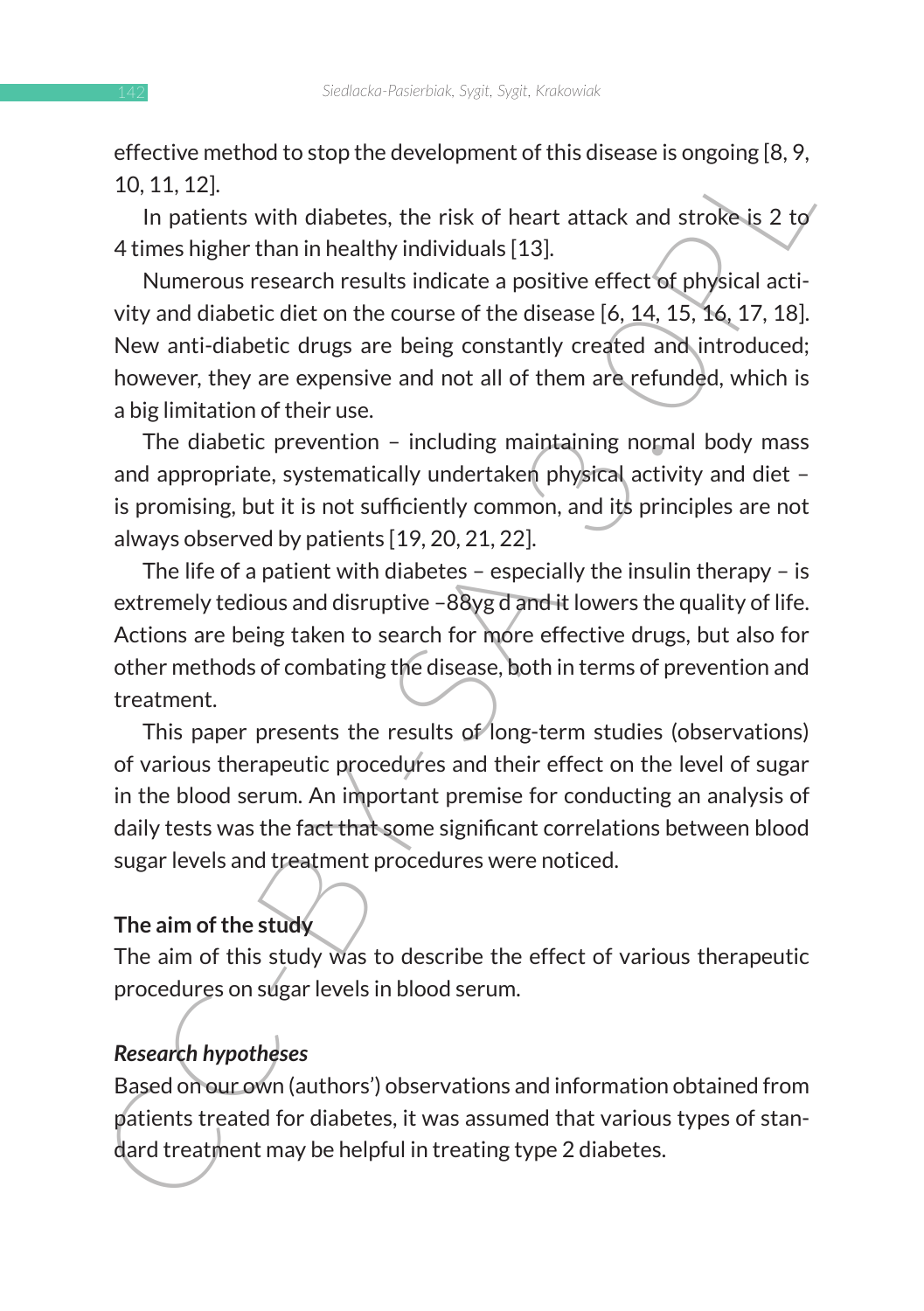## **Materials and methods**

Muertians and metaluotasion and the results of the results and the results Conding to authors' planned research project. Its aim was to find subportive<br>threparentic methods for non-insulin-dependent diabetes mellitius. Th In the years 2012–2017 a population experiment was conducted, according to authors' planned research project. Its aim was to find supportive therapeutic methods for non-insulin-dependent diabetes mellitus. The experiment was carried out on a doctor diagnosed with type 2 diabetes – one of the co-authors of this study.

During the experiment, the sugar level was measured four times a day: on an empty stomach; 2 hours after breakfast; 2 hours after lunch; 2 hours after dinner.

Sugar levels were measured with the Aceu-Chec Activ glucose meter; glycated haemoglobin levels (HbA1c) were measured each time when the treatment method changed.

These measurements were performed during two hospital treatments (in a diabetology ward) in 2006 and 2007, and during six stays and sanatorium treatments, as well as during outpatient and home treatment in between local treatments.

The procedures which were added to the standard treatment were:

- Physical activity, which consisted of 2 hours of Nordic walking per day and half an hour of stationary bike riding a day, at a moderate pace.
- Rehabilitation treatments, in accordance with the ZUS (Social Insurance Institution) program.
- The treatment included additionally: probiotic  $(1 \times day)$ , vitamin  $B_{\text{complex}}$  (3 x 1) and vitamin  $C_{0.5}$  (3 x 1).

The preliminary analysis included results from 2,648 blood sugar tests and the results of  $H<sub>b</sub>A1c$  tests. To analyse the significance of statistical differences, mean values comparison test was used, namely the Student's t test, where p=0.05.

# **Results. Commentary**

Table 1 contains results of blood sugar level tests. The patient used anti- -diabetic drugs and anti-diabetic diet under hospital control.

There were no statistically significant differences between 2016 and 2017 (a, b) regarding blood sugar levels both on an empty sto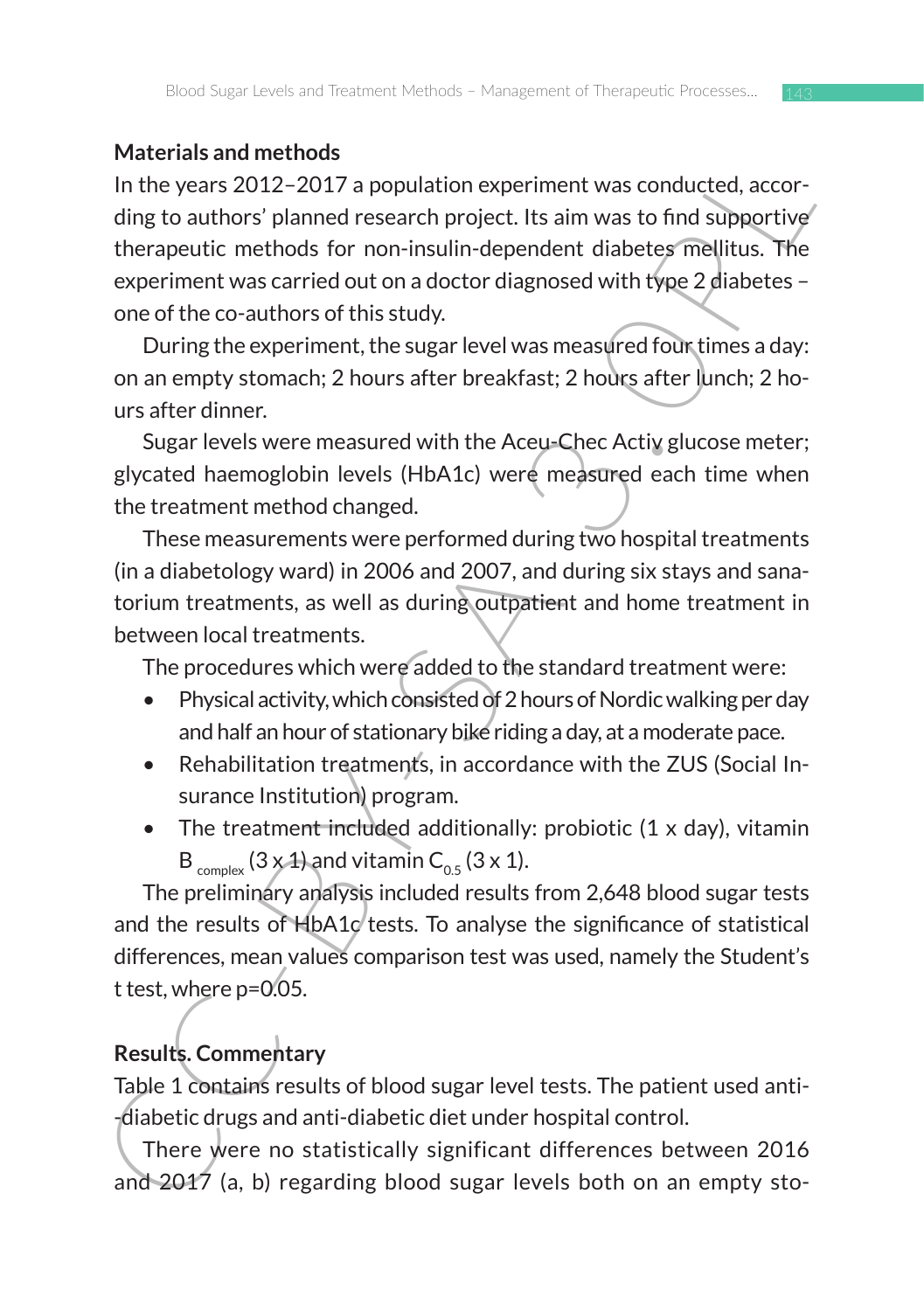mach and 2 hours after breakfast, 2 hours after lunch and 2 hours after supper.

The levels of glycosylated haemoglobin were lower by 0.11 in 2016 (a) and by 0.9 in 2017 (b). The observed differences were not statistically significant (p>0.05).

matri and 2 nours are the the states, and the matrimon and 2 nours after supper.<br>
The levels of glycosylated haemoglobin were lower by 0.11 in 2016 (a)<br>
and by 0.9 in 2017 (b). The observed differences were not startingly In Table 2, for 2 months the patient undertook systematic physical activity - Nordic Walking (2 hours a day) and  $\frac{1}{2}$  hour of stationary bike riding. The patient was on an anti-diabetic diet and used anti-diabetic drugs. Different sugar levels were recorded (on an empty stomach, 2 hours after dinner and 2 hours after supper): levels were significantly lower when the patient undertook physical activity (Nordic Walking for 2 hours a day and  $\frac{1}{2}$  hour ride on a stationary bike). The biggest differences were noted: 2 hours after supper, 2 hours after breakfast, and on an empty stomach; the smallest differences were observed two hours after dinner.

Table 3 presents the results of inclusion of other variables (apart from the use of anti-diabetic diet, anti-diabetic drugs and physical activity), which differentiated the blood sugar levels, namely: probiotics (1 x a day), vitamin B<sub>complex</sub> (3 x 1), vitamin C<sub>0.5</sub>(3 x a day). It was observed that the highest blood sugar levels in  $\overline{4}$  tests were accompanied by permanent stress and mental depression. The lowest levels were recorded when using the probiotics (1 x a day) and vitamin B  $_{\textrm{\scriptsize c}}$  (3 x a day).

Table 4 illustrates sugar levels recorded in 4 tests, when the patient used only diet, only physical activity and only drugs. It was found that the use of only physical activity and only anti-diabetic drugs resulted in the lowest reduction of sugar levels. However, only the anti-diabetic diet and only anti-diabetic drugs had a similar effect on the sugar level. Difference between 'only physical activity' and 'only diet' was statistically significant (p<0.05), as well as 'only physical activity' and 'the use of anti-diabetic drugs'  $(p<0.05)$ .

Table 5 presents the effect of using probiotics, vitamin C, vitamin  $_{c}$ , physical activity, anti-diabetic drugs and no diet during a 2-month period.

Table 6 presents the effect of using probiotics, vitamin C, vitamin  $_{c}$ , physical activity, anti-diabetic drugs and diet during a 2-month period.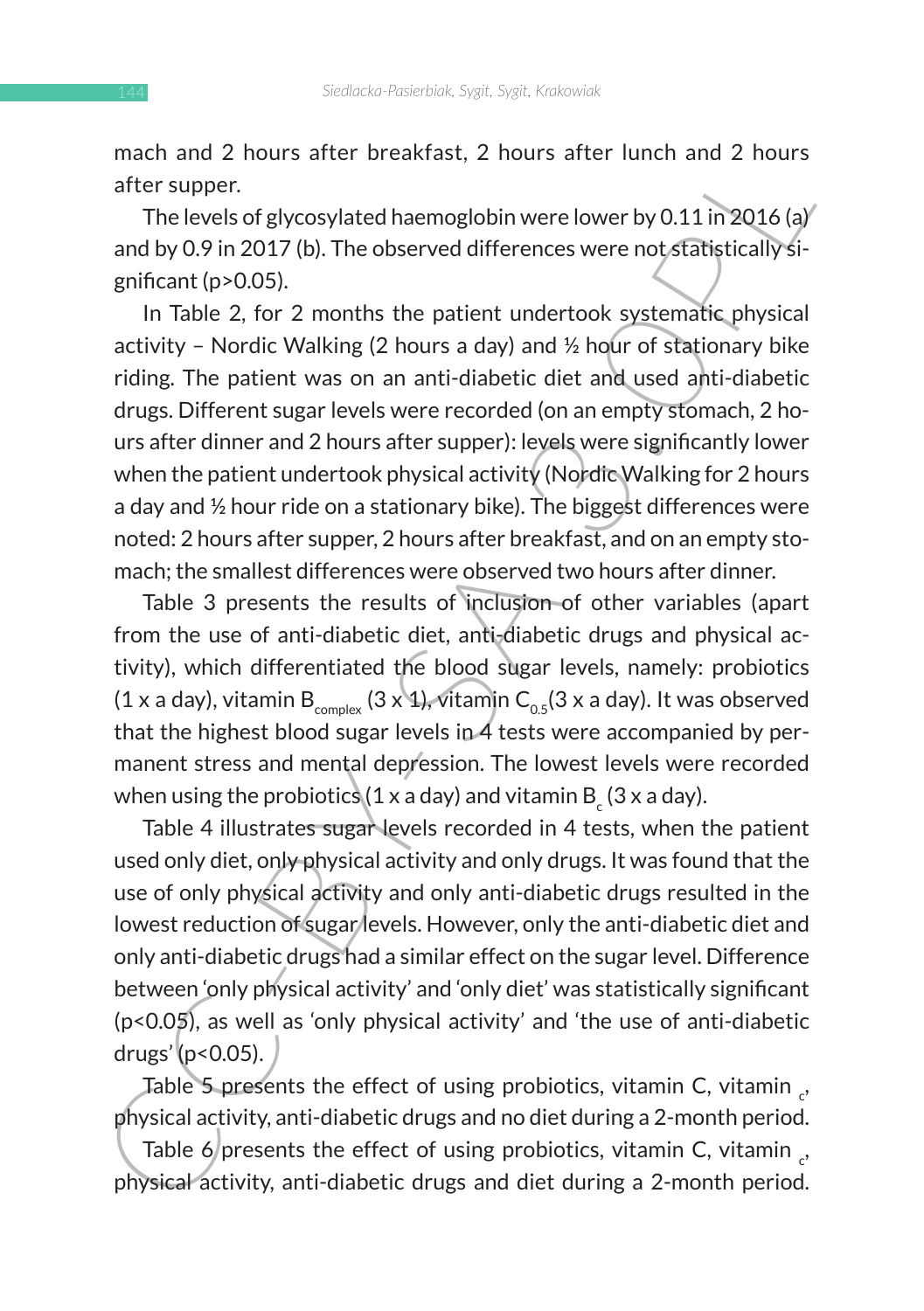There was a slight decrease in sugar level in blood serum compared to Table 5, but it was not statistically significant (p>0,05). However, the use of probiotics, vitamin C, vitamin B<sub>2</sub> and anti-diabetic diet resulted in a si $/$ gnificant decrease in sugar levels (to normal values).

Finder was a singur decrease in sugar level in the district of the state of probiotics, vitamin C, vitamin B<sub>s</sub> and anti-diabetic diet resulted in a significant decrease in sugar levels in blood serum measured 4 times a da Table 7 presents sugar levels in blood serum measured 4 times a day during stays (from 2012 to 2017, in sanatoria), using anti-diabetic diet, anti-diabetic drugs and intense physical exercise. Differences in the sugar level between individual stays in the sanatorium were statistically insignificant (p>0.05). All of them exceeded acceptable standards. Adding probiotics and vitamins (C and B) to the treatment caused the lowest blood sugar levels.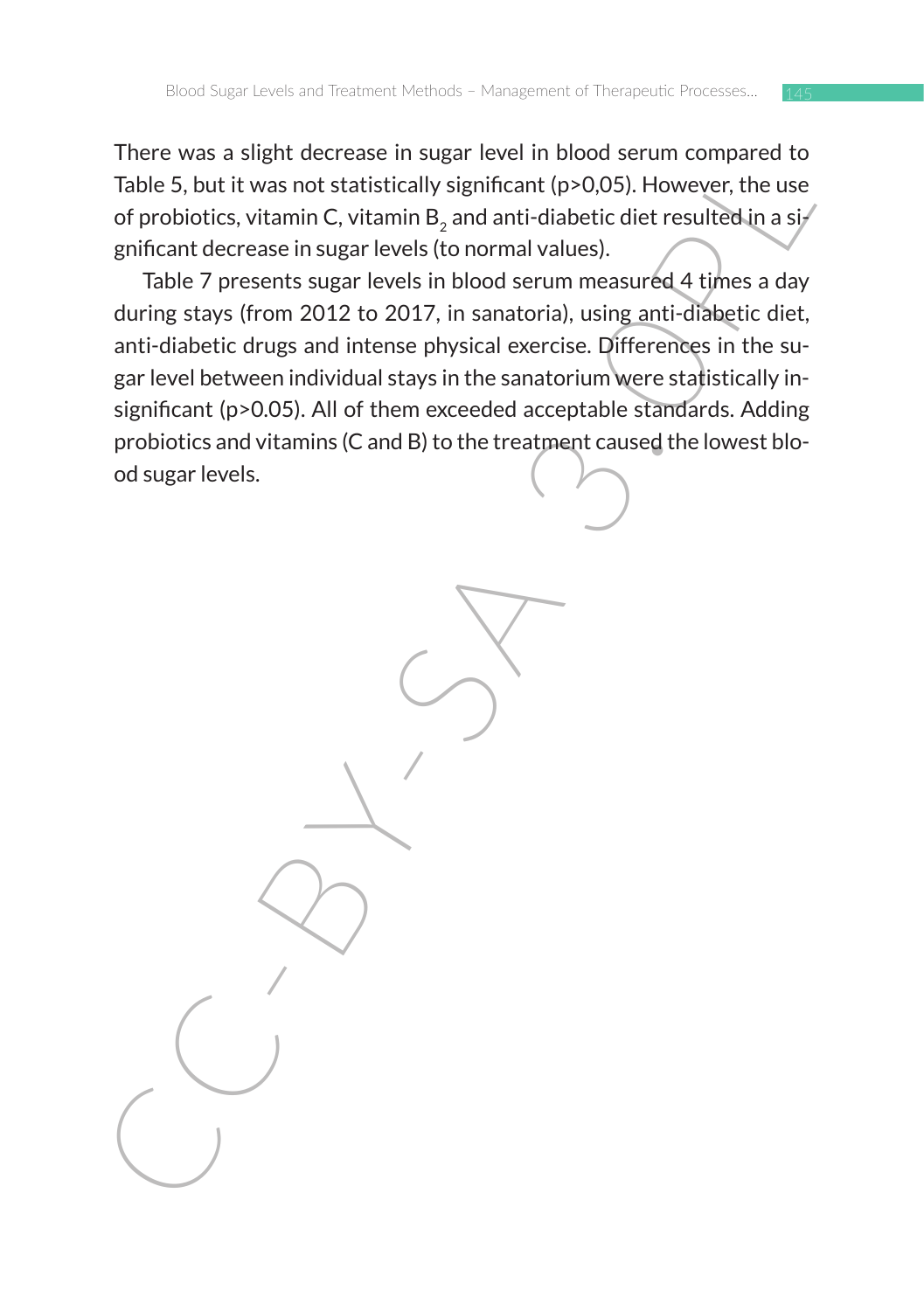| こみとう ならら りょうこう リニ          |
|----------------------------|
|                            |
|                            |
|                            |
|                            |
|                            |
|                            |
|                            |
|                            |
|                            |
|                            |
|                            |
|                            |
| -<br>1<br>1<br>1           |
| $\frac{1}{2}$              |
|                            |
|                            |
|                            |
|                            |
|                            |
|                            |
|                            |
|                            |
|                            |
| .<br>.<br>.<br>.<br>.<br>. |
|                            |
|                            |
|                            |
|                            |
|                            |
|                            |
|                            |
| J                          |
|                            |
| l                          |
| .<br>.<br>.                |
|                            |
|                            |
|                            |
|                            |
|                            |
|                            |
|                            |
|                            |
| Ì                          |
|                            |
|                            |
|                            |
|                            |
|                            |
| $\ddot{\phantom{a}}$       |
|                            |
| $\vdots$                   |
|                            |
|                            |
| .<br>.<br>.                |

|                                                                                                         |                           | measurements<br>Number of             |                           | 240            | 240                       | 240               | 720            |  |
|---------------------------------------------------------------------------------------------------------|---------------------------|---------------------------------------|---------------------------|----------------|---------------------------|-------------------|----------------|--|
|                                                                                                         |                           | HbA1c                                 |                           | 7.09           | 6.98                      | 7.0               | 7.2            |  |
| Table 1. Levels $(\bar{x})$ of blood sugar. The patient used anti-diabetic drugs and anti-diabetic diet |                           | 2h after supper                       | $\overline{x} \pm \sigma$ | $140 + 10$     | $143 + 9$                 | $138 + 11$        | $140 + 10$     |  |
|                                                                                                         | <b>Blood sugar levels</b> | 2h after dinner                       | $\overline{x} \pm \sigma$ | $147 + 15$     | 149±10                    | $160 + 7$         | $152 \pm 10.6$ |  |
|                                                                                                         |                           | breakfast<br>2h after                 | $\overline{x} \pm \sigma$ | $139 + 15$     | $143 + 13$                | 153 <sup>28</sup> | $145 + 12$     |  |
|                                                                                                         |                           | on an empty<br>stomach                | $\overline{x} \pm \sigma$ | $105 + 16$     | $108 + 17$                | $116 + 10$        | $109 + 14.3$   |  |
|                                                                                                         |                           | Hospital stay and<br>treatment (days) |                           | $2016$<br>(15) | $2017$<br>$(a)$<br>$(20)$ | $\frac{1}{2017}$  | Total          |  |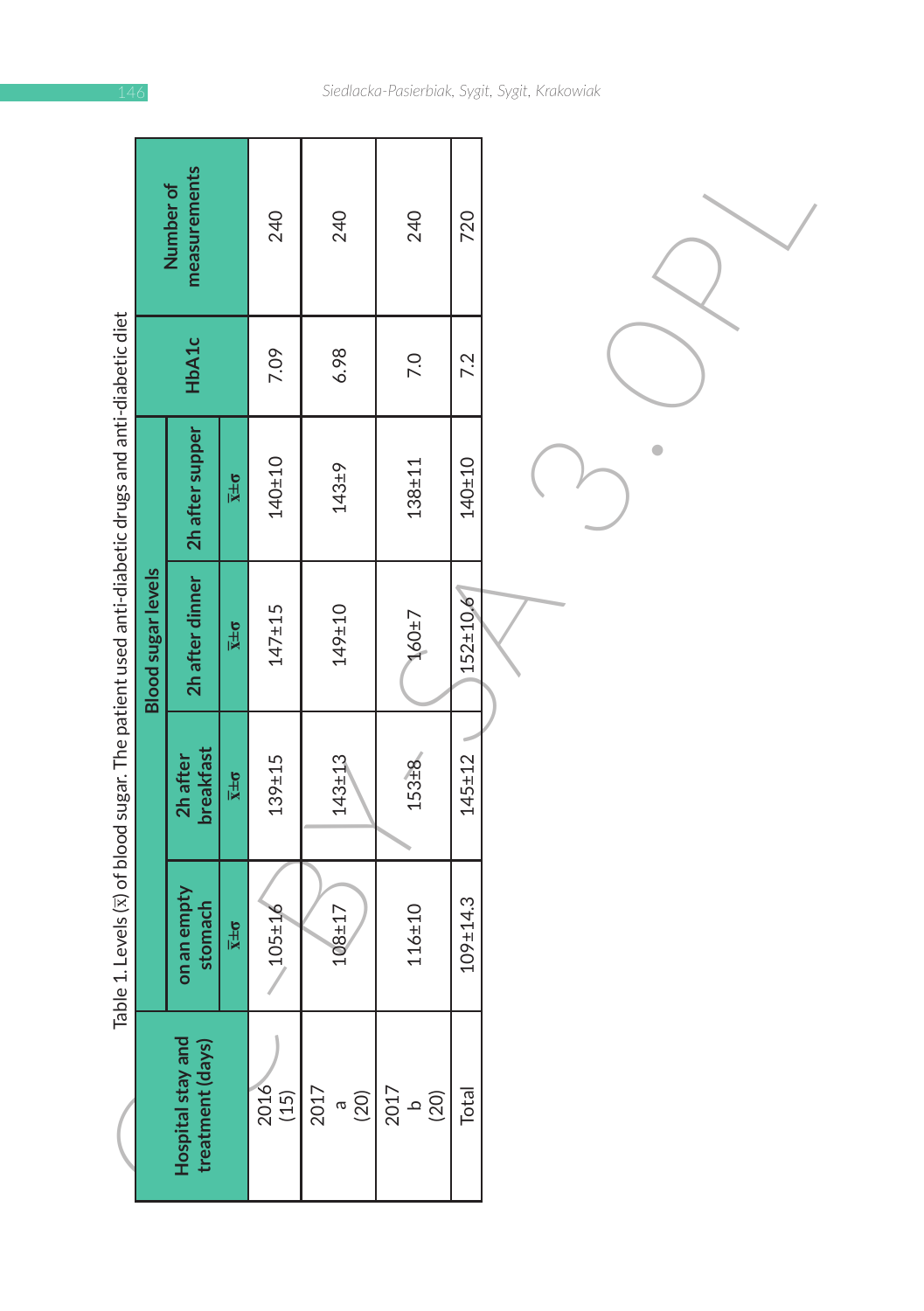| Research                     |                                                                                                                                              |                           | <b>Blood sugar levels</b>    |                           |                           |       |                           |
|------------------------------|----------------------------------------------------------------------------------------------------------------------------------------------|---------------------------|------------------------------|---------------------------|---------------------------|-------|---------------------------|
| (number of<br>period         | Periods of physical<br>activity                                                                                                              | on an empty<br>stomach    | <b>breakfast</b><br>2h after | 2h after<br>dinner        | 2h after<br>supper        | HbA1c | measurements<br>Number of |
| months)                      |                                                                                                                                              | $\overline{x} \pm \sigma$ | $\overline{x} \pm \sigma$    | $\overline{x} \pm \sigma$ | $\overline{x} \pm \sigma$ |       |                           |
| $\mathbf{\Omega}$            | Nordicwalking<br>2h daily                                                                                                                    | $103 + 8.0$               | $130 + 5.0$                  | $133 + 7$                 | $129 + 12$                | 7.0   | 120                       |
| 2                            | -hour ride on asta-<br>tionary bike, daily<br>Nordic walking<br>2 hours daily $+$<br>$\frac{1}{2}$                                           | 98±4.0                    | $-120+10.0$                  | 130±4.0                   | 111±7                     | 7.1   | 124                       |
|                              | Table 3. Average levels of blood sugar. The patient used anti-diabetic diet, anti-diabetic drugs, physical activity, vitamins and probiotics |                           |                              |                           |                           |       |                           |
|                              |                                                                                                                                              |                           | <b>Blood sugar levels</b>    |                           |                           |       |                           |
| Research<br>period<br>(days) | Variables                                                                                                                                    | on an empty<br>stomach    | breakfast<br>2h after        | 2h after<br>dinner        | 2h after<br>supper        | HbA1c | measurements<br>Number of |
|                              |                                                                                                                                              | $\overline{x} \pm \sigma$ | $\overline{x} \pm \sigma$    | $\overline{x} \pm \sigma$ | $\overline{x} \pm \sigma$ |       |                           |
| 30                           | Probiotics<br>1 a day                                                                                                                        | $100 + 20$                | $120 + 11$                   | $124 + 9$                 | 111±10                    | 6.81  | 120                       |
| 80                           | Vitamin Bc<br>(3x1)                                                                                                                          | 9766                      | $122 + 8$                    | $130 + 4$                 | $110 + 9$                 | 7.07  | 120                       |
| 80                           | Vitamin CO.5<br>(3x1)                                                                                                                        | $100 + 9$                 | $140 + 4$                    | $137 + 4$                 | 130±10                    | 7.10  | 124                       |
|                              |                                                                                                                                              |                           |                              |                           |                           |       |                           |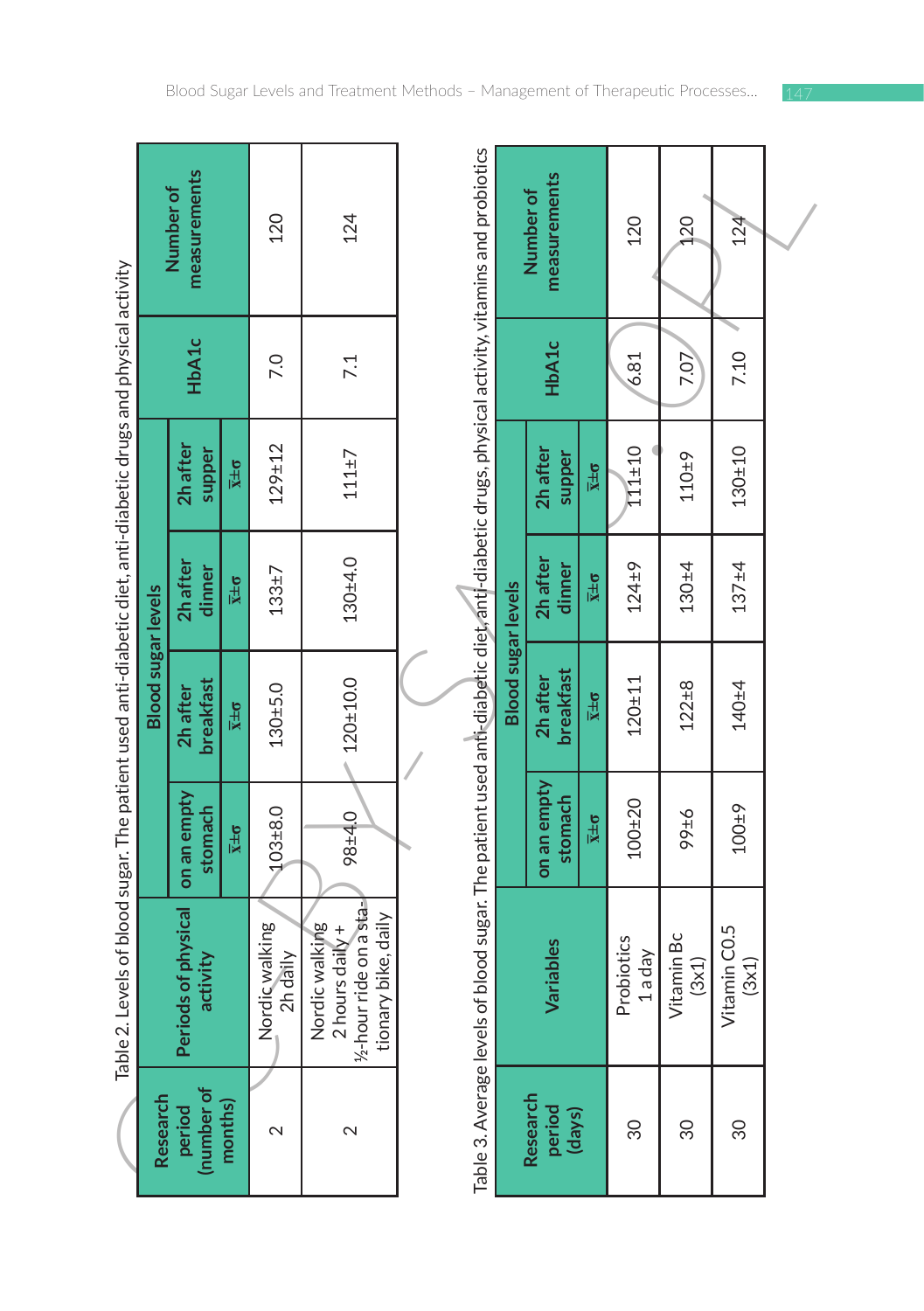|                                                                                                |                           | measurements<br><b>Number of</b>  |                             | 80             | 80                             | 80              |                                                                                                                                    |
|------------------------------------------------------------------------------------------------|---------------------------|-----------------------------------|-----------------------------|----------------|--------------------------------|-----------------|------------------------------------------------------------------------------------------------------------------------------------|
|                                                                                                |                           | HbA1c                             |                             | 7.80           | 7.41                           | 7.52            |                                                                                                                                    |
|                                                                                                |                           | 2h after dinner   2h after supper | $\overline{x}$ $\pm \sigma$ | 159±15         | $133 + 9$                      | $148 + 12$      |                                                                                                                                    |
| Table 4. Levels of blood sugar. The patient used only diet, only physical activity, only drugs |                           |                                   | $\overline{x} \pm \sigma$   | $164 + 11$     | 155±7                          | $161 + 9$       |                                                                                                                                    |
|                                                                                                | <b>Blood sugar levels</b> | breakfast<br>2h after             | $\overline{x} \pm \sigma$   | $157 + 10$     | 141±9                          | 160±13          |                                                                                                                                    |
|                                                                                                |                           | on an empty<br>stomach            | $\overline{x} \pm \sigma$   | $140 + 13$     | $130 + 11$                     | 140±10          | Table 5. Average levels of blood sugar. The patient used probiotics, vitamin Bc, vitamin C, physical activity, anti-diabetic drugs |
|                                                                                                |                           | Research period<br>(days)         |                             | Only diet (20) | Only physical activity<br>(20) | Only drugs (20) |                                                                                                                                    |

|                                                                                                |                           | measurements<br>Number of |                           | 80             | 80                             | 80              |                                                                                                                                    |                           | measurements<br>Number of |                           | 244         |  |
|------------------------------------------------------------------------------------------------|---------------------------|---------------------------|---------------------------|----------------|--------------------------------|-----------------|------------------------------------------------------------------------------------------------------------------------------------|---------------------------|---------------------------|---------------------------|-------------|--|
|                                                                                                |                           | HbA1c                     |                           | 7.80           | 7.41                           | 7.52            |                                                                                                                                    |                           | HbA1c                     |                           | 6.71        |  |
|                                                                                                |                           | 2h after supper           | $\overline{x} \pm \sigma$ | $159 + 15$     | $133 + 9$                      | $148 + 12$      |                                                                                                                                    |                           | 2h after supper           | $\overline{x} \pm \sigma$ | 133±10      |  |
| Table 4. Levels of blood sugar. The patient used only diet, only physical activity, only drugs |                           | 2h after dinner           | $\overline{x} \pm \sigma$ | $164 + 11$     | 155 ± 7                        | $161 + 9$       |                                                                                                                                    |                           | 2h after dinner           | $\overline{x} \pm \sigma$ | 138±9       |  |
|                                                                                                | <b>Blood sugar levels</b> | breakfast<br>2h after     | $\overline{x} \pm \sigma$ | $157 + 10$     | $141+9$                        | 160±13          |                                                                                                                                    | <b>Blood sugar levels</b> | breakfast<br>2h after     | $\overline{x} \pm \sigma$ | 140±2.0     |  |
|                                                                                                |                           | on an empty<br>stomach    | $\overline{x} \pm \sigma$ | $140 + 13$     | 130+11                         | 140±10          |                                                                                                                                    |                           | on an empty<br>stomach    | $\overline{x} \pm \sigma$ | $100 + 5.0$ |  |
|                                                                                                |                           | Research period<br>(days) |                           | Only diet (20) | Only physical activity<br>(20) | Only drugs (20) | Table 5. Average levels of blood sugar. The patient used probiotics, vitamin Bc, vitamin C, physical activity, anti-diabetic drugs |                           | Research period           |                           | 2 months    |  |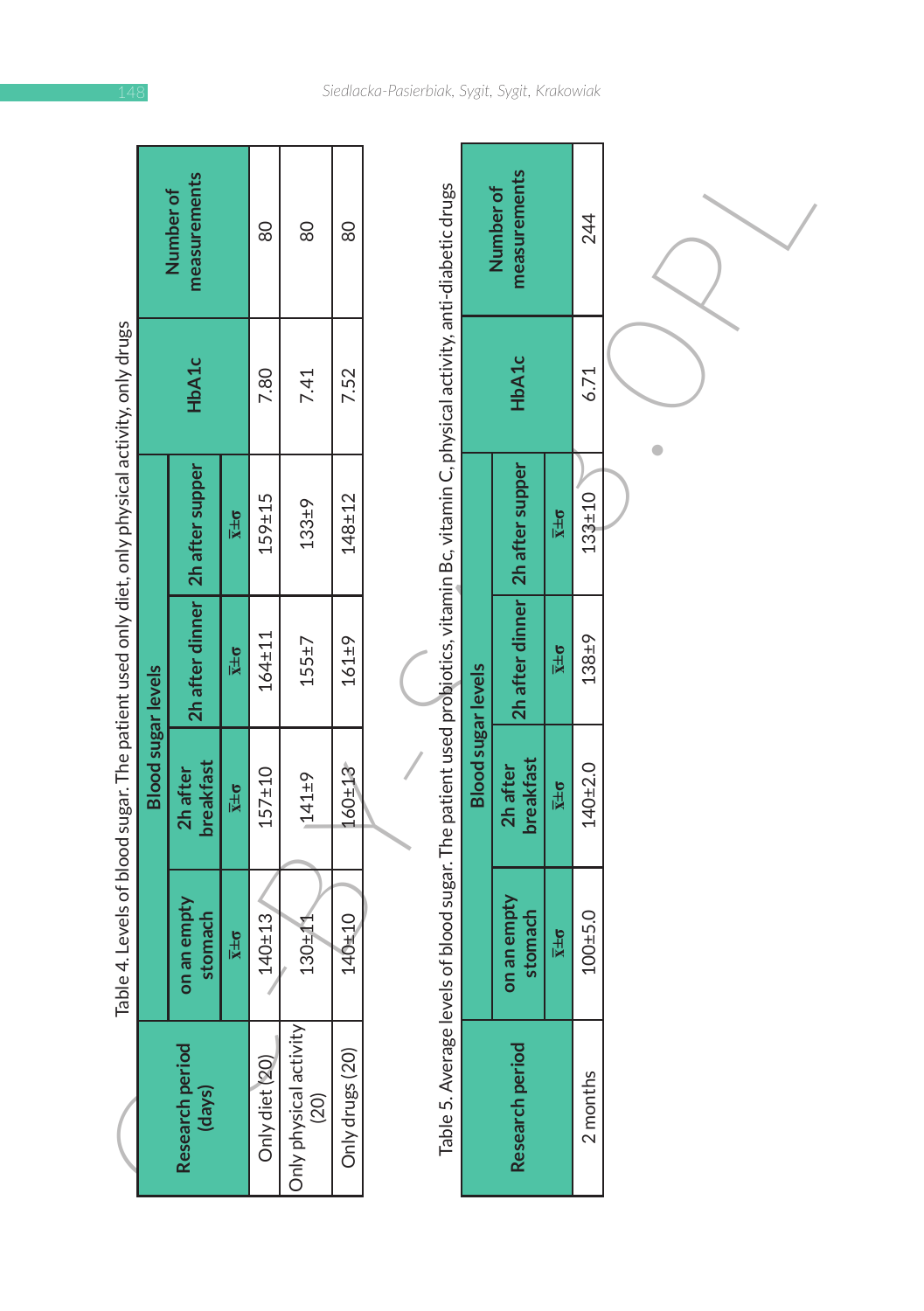|                                            |                           | neasurements<br>Number of         | 248                         |               |  |
|--------------------------------------------|---------------------------|-----------------------------------|-----------------------------|---------------|--|
|                                            |                           | HbA1c                             |                             | 6.52          |  |
|                                            |                           |                                   | $\overline{x}$ ± $\sigma$   | 130±2.0       |  |
| anti-diabetic drugs and anti-diabetic diet |                           | 2h after dinner   2h after supper | $X\pm\sigma$                | $131 + 5.0$   |  |
|                                            | <b>Blood sugar levels</b> | <b>breakfast</b><br>2h after      | $X \pm 0$                   | $137 \pm 7.0$ |  |
|                                            |                           | on an empty<br>stomach            | $\overline{x}$ $\pm \sigma$ | 97±4.0        |  |
|                                            |                           | <b>Research period</b>            |                             | 2 months      |  |

|                                                                                                                |                           | measurements<br>Number of |                           | 248         |                                                                                                                       |                                                             |                           | measurements<br>Number of                |                             | 84         | $\overline{4}$ | 84         | 84         | 84          | 84         | $\overline{8}$ |  |
|----------------------------------------------------------------------------------------------------------------|---------------------------|---------------------------|---------------------------|-------------|-----------------------------------------------------------------------------------------------------------------------|-------------------------------------------------------------|---------------------------|------------------------------------------|-----------------------------|------------|----------------|------------|------------|-------------|------------|----------------|--|
|                                                                                                                |                           | HbA1c                     |                           | 6.52        |                                                                                                                       |                                                             |                           | HbA1c                                    |                             | 7.62       | <b>7.51</b>    | 7.63       | 6.91       | <b>P.03</b> | 7.53       | 7.37           |  |
|                                                                                                                |                           | 2h after supper           | $\overline{x} \pm \sigma$ | 130±2.0     |                                                                                                                       | as well as rehabilitation theatments as per the ZUS program |                           | 2h after supper                          | $\overline{x} \pm \sigma$   | $133 + 8$  | 144±10         | 139±9      | $137 + 10$ | $143 + 8$   | $133 + 7$  | 138±8.6        |  |
| anti-diabetic drugs and anti-diabetic diet                                                                     |                           | 2h after dinner           | $\overline{x} \pm \sigma$ | $131 + 5.0$ | Table 7. Average levels of blood sugar. The patient was on a diabetic diet, used drugs and intense physical activity, |                                                             | <b>Blood sugar levels</b> | 2h after dinner                          | $\overline{x} \pm \sigma$   | 150±10     | 149±3          | $140 + 5$  | $147 + 8$  | $140 + 10$  | $137 + 7$  | 143±6.0        |  |
|                                                                                                                | <b>Blood sugar levels</b> | breakfast<br>2h after     | $\overline{x} \pm \sigma$ | $137 + 7.0$ |                                                                                                                       |                                                             |                           | breakfast<br>2h after                    | $\overline{x} \pm \sigma$   | $148 + 10$ | $150 + 9$      | $140 + 12$ | $143 + 11$ | $145 + 13$  | $141 + 10$ | $144 + 10.8$   |  |
| Table 6. Average levels of blood sugar. The patient used probiotics, vitamin Bc, vitamin C, physical activity, |                           | on an empty<br>stomach    | $\overline{x} \pm \sigma$ | 97±4,0      |                                                                                                                       |                                                             |                           | on an empty<br>stomach                   | $\overline{x}$ $\pm \sigma$ | $115 + 10$ | $120 + 11$     | $110 + 13$ | $130 + 9$  | 119±10      | 108±9      | $117 + 10.3$   |  |
|                                                                                                                |                           | Research period           |                           | 2 months    |                                                                                                                       |                                                             | Sanatorium stay and       | rehabilitation-<br>treatment<br>(cardiac | 21 days)                    | 2012       | 2013           | 2014       | 2015       | 2016        | 2017       | <b>Total</b>   |  |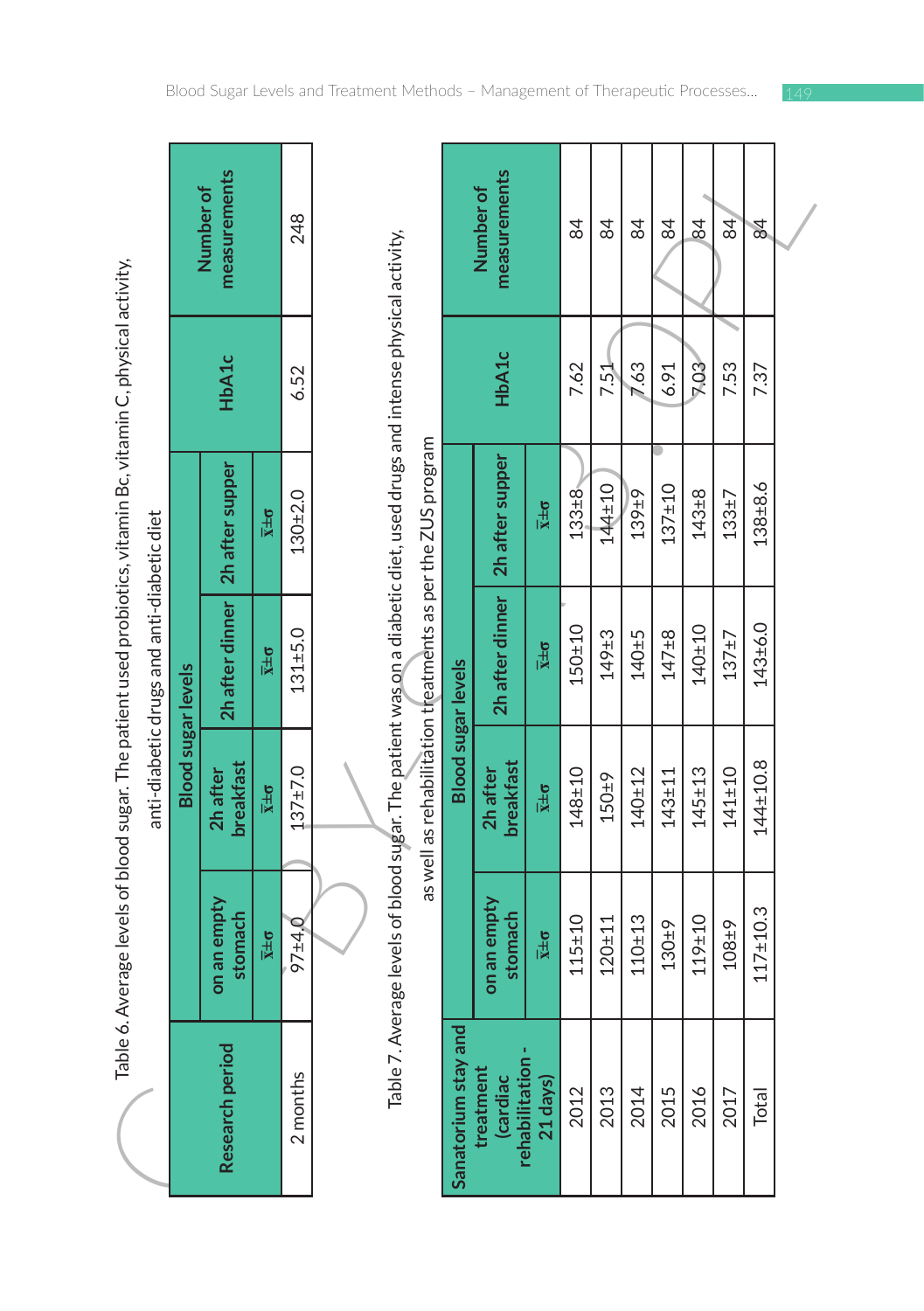#### **Discussion**

Undoubtedly, the anti-diabetic diet, physical activity and anti-diabetic drugs are widely recommended for patients with type 2 diabetes [5, 6, 14]. However, many diabetic patients use either only drugs or only diet and few patients take up physical activity [6].

Diabetes patients either do not fully believe in the need for such treatment or do not have enough knowledge; effective drugs are difficult to access, and the lack of refunds makes them very expensive [19].

Scientists are constantly looking for new drugs and new methods for treating patients with diabetes. It is also made possible by observing patients, analysing their feedback and doubts [2.5].

The problem of effective prevention and treatment of diabetes is extremely poignant. Treatment of the consequences of diabetes is very expensive and not very effective. Therefore, gathering data, patient feedback, or the use of specific methods or procedures which are not very common is extremely important for the fight against diabetes [20].

Thus, it is still important to pay special attention to the implementation of a proper diabetic diet and physical activity.

**Undoubtedly**, the anti-diabetic diet, physical activity and anti-diabetic drugs are widely recommended for patients with type 2 diabetes [5, 6/14]. However, many diabetic patients use either only drugs  $\overline{S}$  on only d Numerous studies indicate a resignation from percentage norms for carbohydrate, i.e. 40-50% of the energy value of the diet. The rationale behind this change is the lack of sufficient scientific evidence to determine the optimal amount of carbohydrates in the diet of a diabetic patient. Experts believe that the supply of calories provided in the form of carbohydrates should be broadly individualized (which is similar to the recommendations of other societies, such as the American Diabetes Association) [7]. Weight loss may be achieved using diets with reduced caloric content and various proportions of macro-elements (proteins, fats, carbohydrates). Depending on the individual preferences of patients, prevention and treatment of diabetes may use the following diets: Mediterranean, DASH (Dietary Approaches to Stop Hypertension), vegetarian or vegan, low-fat or low-carbohydrate. Despite the different views on the ideal proportions of macro-nutrients, the golden mean for the treatment of diabetes in patients requiring weight reduction remains a diet with reduced carbohydrate con-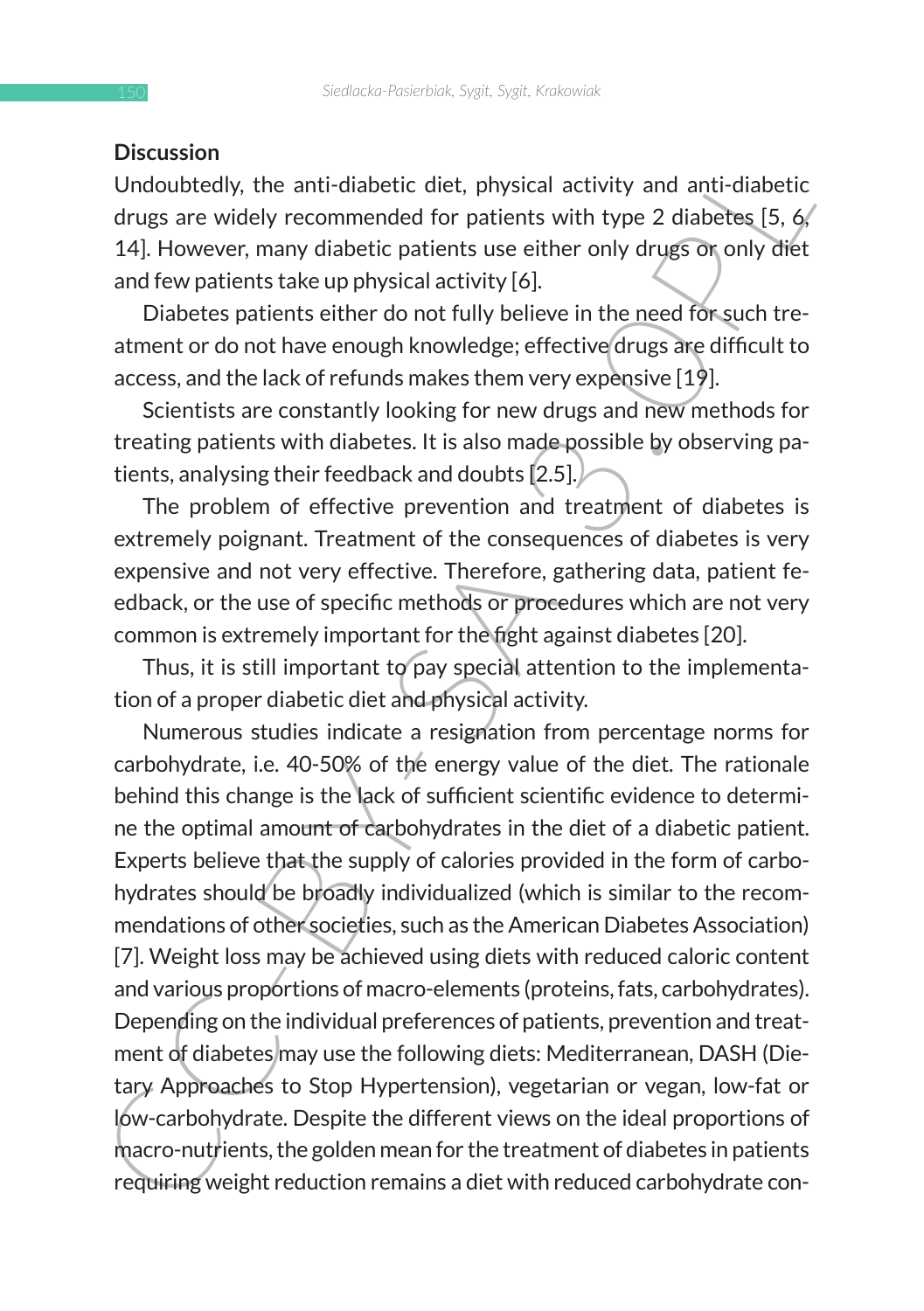tent. The main source of carbohydrates should be products with a glycaemic index <55 IG. In terms of salt intake, a general recommendation of up to 6g/day was left without restrictions for people with moderate hypertension and diabetic kidney disease [6, 21, 22, 23, 24].

ten: In the mainstore of carolony<br>unas solutio de products with a give-<br>clemic index <551G. In terms of salt intake, a general recommendation of up<br>to 6g/day was left without restrictions for people with moderate Ryperter The Polish Diabetes Association (PTD) emphasizes in its recommendations the huge role of physical exercise in the overall treatment of diabetes [16, 17, 18]. The overall fitness of the patient and accompanying diseases should be determined. Open-air exercises with a slow start and slow finish are especially recommended, as well as avoidance of exercises that cause tension and shortness of breath. The most appropriate form of activity in patients with type 2 diabetes aged 65+ and/or overweight is fast walking (up to shortness of breath), 3-5 times a week (approx. 150 minutes per week). Adequate physical activity for people with diabetes and overweight/obesity at any age is 'Nordic walking'. Individuals without significant contraindications, especially younger ones, should be encouraged to take up high-intensity physical activity, including sports. Such patients require additional education regarding the glycaemic effect caused by various types of physical activity (e.g. oxygen, resistance, interval exercises) [7, 14, 24, 25, 26, 27].

It is still unclear whether or not the use of, for example, diabetic diet is more important than the use of physical activity, and whether mere use of drugs is sufficient. Patient knowledge is insufficient in this regard.

In another publication, the authors [28] confirmed the need to look for other therapeutic procedures than the standard ones, and indicated the effectiveness of probiotics and physical activity – which significantly improved the quality of life of patients with type 2 diabetes. The health benefits related to the use of probiotics were - according to the researchers  $\measuredangle$  significant, such as the elimination of the lactose intolerance effect through the bacterial β-galactosidase's impact on lactose [29].

Own (authors') observation, meticulous and professional conduct during the long-term experiment presented in this paper may encourage similar analyses aimed at facilitating the lives of people with diabetes and improving the quality of their lives [29, 30, 31, 32].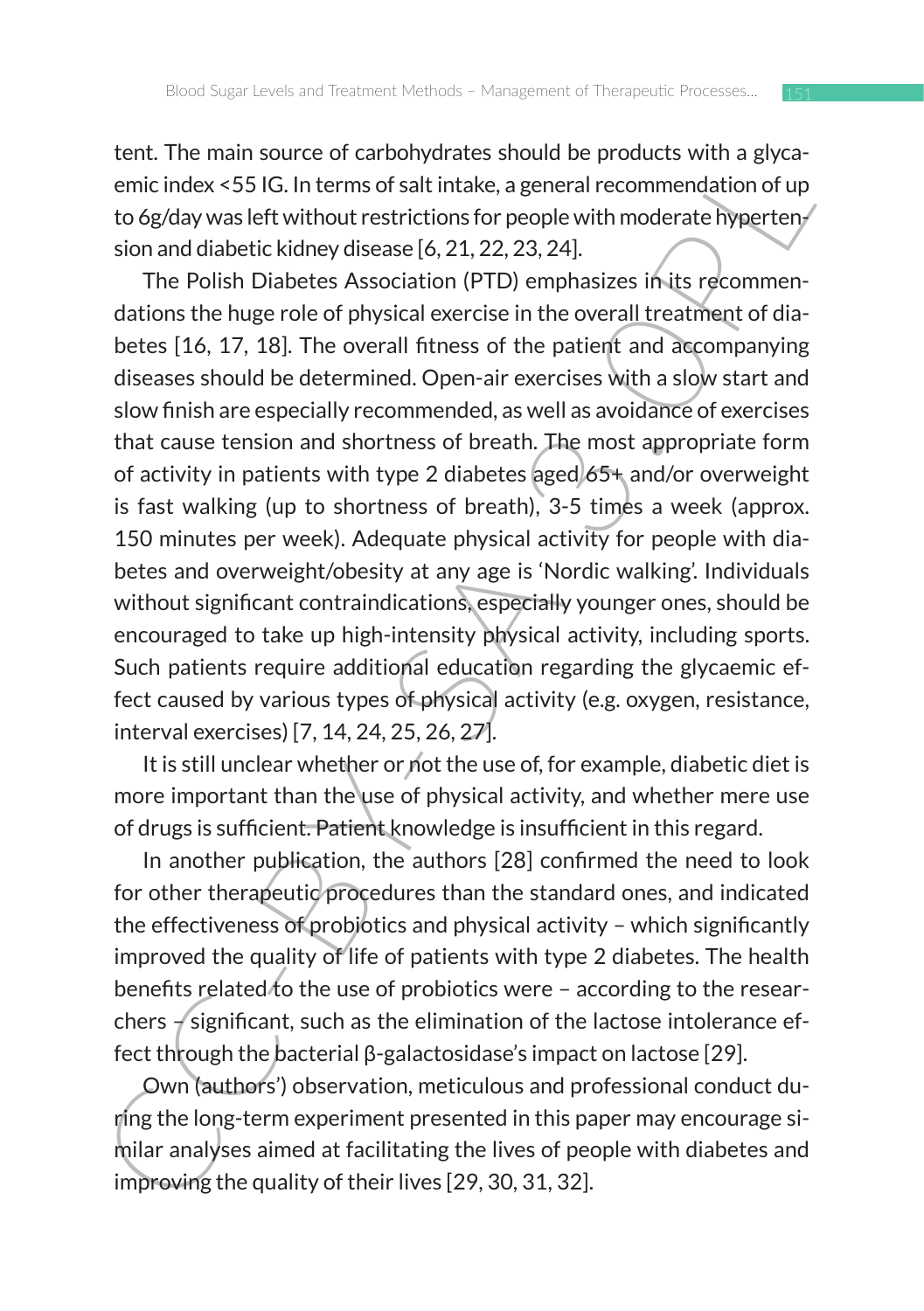### **Conclusions**

Following detailed observations and analyses, the collected data allows us to provide some insights regarding the conditions of blood sugar levels, namely:

- 1. Systematic tests of sugar levels  $(4 \times a \, \text{day})$  are important feedback to guide the health behaviour of a person suffering from diabetes.
- 2. Multivariant treatment procedures effectively lower sugar level in blood serum.
	- Not only the diet, anti-diabetes drugs or physical activity are beneficial; so are probiotics and vitamins C and B.
- 3. There is a need for further epidemiological and clinical studies and observations in order to search for epigenetic factors which determine the incidence, prevention and treatment of type 2 diabetes, with particular emphasis on the role of probiotics and vitamins  $\mathsf{B}_{\mathsf{c}}$  and C.
- 4. The study results confirmed the research hypothesis which assumed the existence of various non-standard therapeutic methods in the treatment of diabetes.

Conclusions and analyses, the collected data allows<br>
Following detailed observations and analyses, the collected data allows<br>
us to provide some insights regarding the conditions of blood sugar level<br>
1. Systematic tests o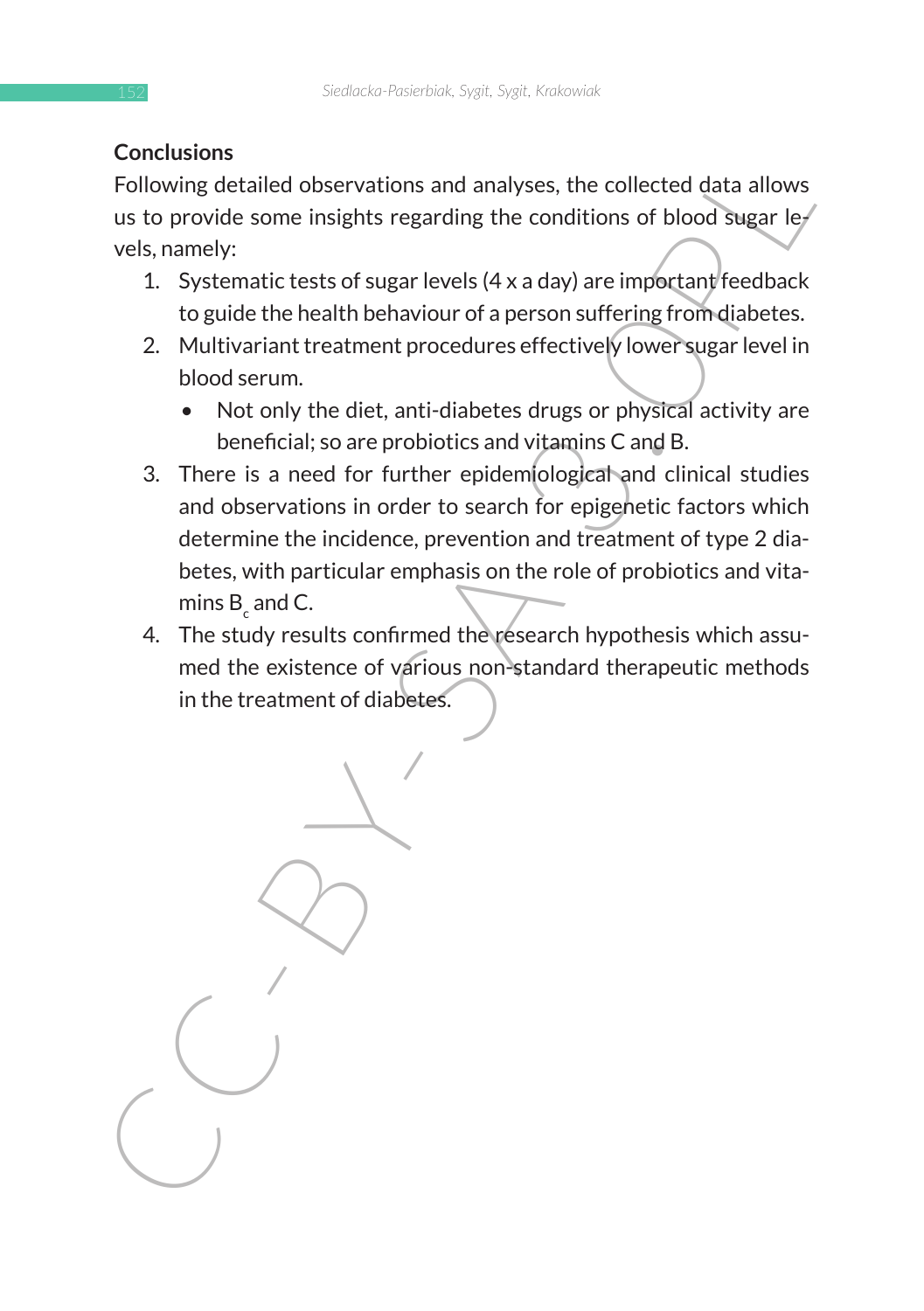# **References**

1. The Task Force on Diabetes and cardiovascular diseases of the European Society of Cardiology (ESC) and of the European Association for the Study of Diabetes (EASD). European Heart Journal 2017; 9 (suppl. C).

References<br>
1. The Task Force on Diabetes and cardiovascular diseases of the Europe/<br>
an Society of Cardiology (ESC) and of the European Association for the<br>
Study of Diabetes (EASD). European Heart Journal 2017;<sup>9</sup> (suppl 2. Gorska-Ciebiada M, Saryusz-Wolska M, Ciebiada M. Mild. Cognitive impairment and depressive symptoms in elderly patients with diabetes – prevalence, risk factors and co-morbidity. J Diabetes Res 2014; 17(2): 96-103. doi: 10.1155/2014/179648.

3. American Diabetes Association: Standards of medical care in diabetes-2016. Diabetes Care 2016; 39(6): 45-51.

4. Bailey CJ, Gross JL, Pieters A Bastien A, List JF. Effect of dapagliflozin in patients with type 2 diabetes who have inadequate glycaemic control with metformin: a randomised, double-blind, placebo-controlled trial. Lancet 2010; 375(22): 222-9. doi: 10.1016/S0140-6736(10)60407-2.

5. Sygit M. Zdrowie Publiczne [Pubic health]. Warszawa: Wolters Kluwer; 2017.

6. Sygit K, Sygit M. Eider J. The change of HbA1c parameters and the Body Mass Index In diabetes treatment cycle depending on the frequency of the undertaken physical activity program. Handel wewnętrzny 2017; 4(369): 412-24.

7. Tahrani AA, Bailey CJ, Del Prato S. Barnett AH. Management of type 2 diabetes: new and future developments in treatment. Lancet 2011; 378(9786): 182-197. doi: 10.1016/S0140-6736(11)60207-9.

8. List JF, Woo V, Morales E, Tang W, Fiedorek FT. Sodium-glucose cotransport inhibition with dapagliflozin in type 2 diabetes. Diabetes Care 2019; 32(6): 506-11. doi: 10.2337/dc08-1863.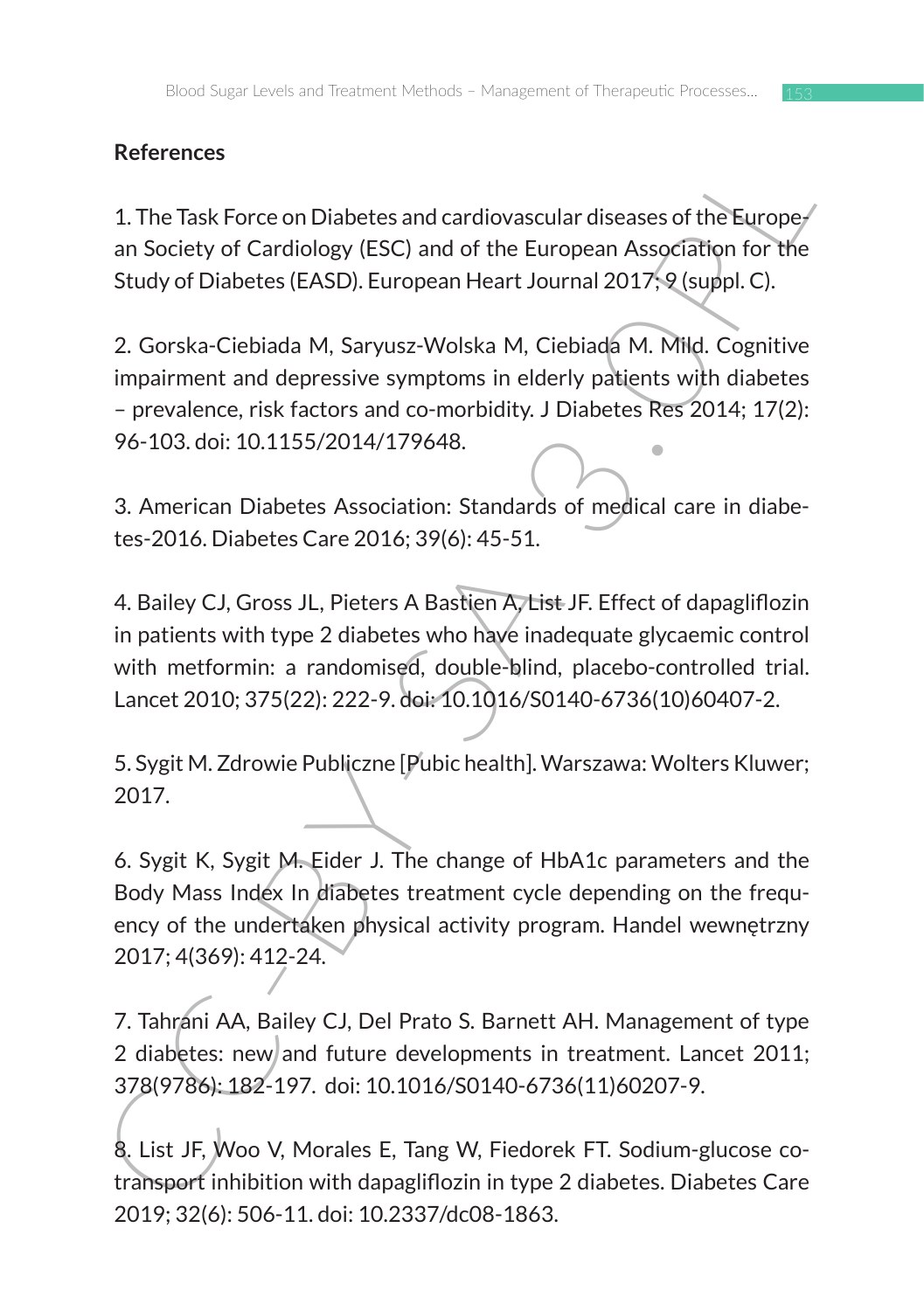9. Keeliney PVP, blackwelt, Colinis K, keelin, Sans, Jeeun K et al. Clinis (CTI)<br>Collaborators: Efficety of cholestero-<br>-lowering therapy in 18,686 people with diabetes in 14 randomised trials<br>of statins: a meta-analysis. 9. Kearney PM, Blackwell L, Collins R, Keech A, Simes J, Peto R et al. Cholesterol Treatment Trialists' (CTT) Collaborators: Efficacy of cholesterol- -lowering therapy in 18,686 people with diabetes in 14 randomised trials of statins: a meta-analysis. Lancet 2008; 371(22): 117-25. doi: 10.1016/ S0140-6736(08)60104-X.

10. Brownlee M. Biochemistry and molecular cell biology of diabetic complications. Nature 2011; 414(16): 813-20. doi:10.1038/414813a.

11. Cosentino F, Lüscher TF. Endothelial dysfunction in diabetes mellitus. J Cardiovasc Pharmacol 1998; 32 Suppl 3: 54-61. PMID:9883749

12. Vlassara H, Bucala R, Striker L. Pathogenic effects of advanced glycosylation: biochemical, biologic, and clinical implications for diabetes and aging. Lab Invest 1994; 70(10): 138-51.

13. Kozek E. Cukrzyca i stany przecukrzycowe a choroby sercowo-naczyniowe. In: Podolec P, editors. Polskie Forum Profilaktyki. Kraków: Medycyna Praktyczna 2007; 243-9.

14. Rutkowski M, Bandosz P, Czupryniak L. Prevalence of diabetes and impaired fasting glucose in Poland – the NATPOL 2011 Study. Diabet Med 2014; 31(12): 1568-71. doi: 10.1111/dme.12542.

15. Czupryniak L. Diabetologia kompendium. Poznań: Termedia; 2014.

16. Zalecenia kliniczne dotyczące postępowania u chorych na cukrzycę 2016 Stanowisko Polskiego Towarzystwa Diabetologicznego. Diabetol Klin 2016; 5, suppl A.

17. Zalecenia kliniczne dotyczące postępowania u chorych na cukrzycę 2015 Stanowisko Polskiego Towarzystwa Diabetologicznego. Diabetol Klin 2015; 4, suppl A.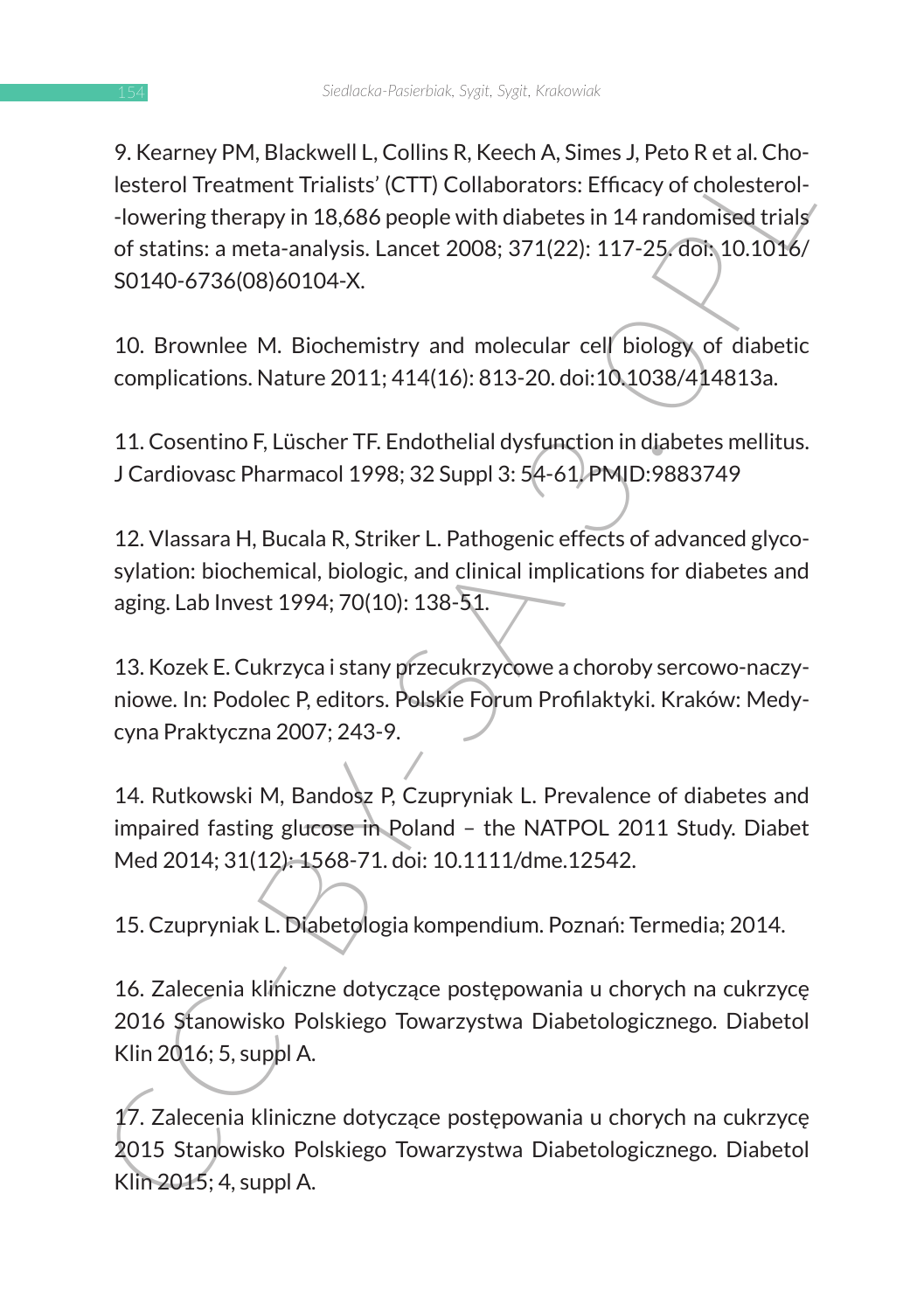18. Zalecenia kliniczne dotyczące postępowania u chorych na cukrzycę 2014 Stanowisko Polskiego Towarzystwa Diabetologicznego. Diabetol Klin 2014; 3, suppl A.

19. Czech A. Profesjonalna edukacja terapeutyczna i behawioralna jako fundament opieki diabetologicznej — badania własne i standardy metodologiczne. Diab Prak 2011; 12(B): 10-18.

20. Pupek-Musialik D, Bogdański P, Zatoński W. Otyłość – zagrożenie XXI wieku. Otyli żyją krócej. Kardiol Dypl 2010; 9(7): 21-7.

21. Brytek A. Pandemia otyłości. Terapia, uzależnienia i współuzależnienia 2005; 1(40): 27-9.

22. Narodowy Program Zdrowia na lata 2016-2020 Ministerstwo Zdrowia [Internet]. 2016 [cited 2018 Jul 11]. Available from: https://www.gov. pl/zdrowie/npz-2016-2020.

23. Koalicja na Rzecz Walki z Cukrzycą. Raport o cukrzycy. Warszawa; 2013.

1. Zatetellia kininczne utorycząte postępowalnia u chorycznego. Diabetol<br>2014 Stanowisko Polskiego Towarzystwa Diabetologicznego. Diabetol<br>Klin 2014; 3, suppl A.<br>19. Czech A. Profesjonalna edukacja terapeutyczna i behawior 24. Esposito C, Gerlach H, Brett J, Stern D, Vlassara H. Endothelial receptor-mediated binding of glucose-modified albumin is associated with increased monolayer permeability and modulation of cell surface coagulant properties. J Exp Med 1989; 170(21): 1387-407. PMID:2551990.

25. Gugliucci A. Glycation as the glucose link to diabetic complications. J Am Osteopath Assoc 2011; 100(15): 621-34.

26. Niezaj M, Szymańska-Garbacz E, Pawłowski M. Świadomość własnej masy ciała u chorych na cukrzycę typu 2. Diab Prak 2011;12(B): 52-60.